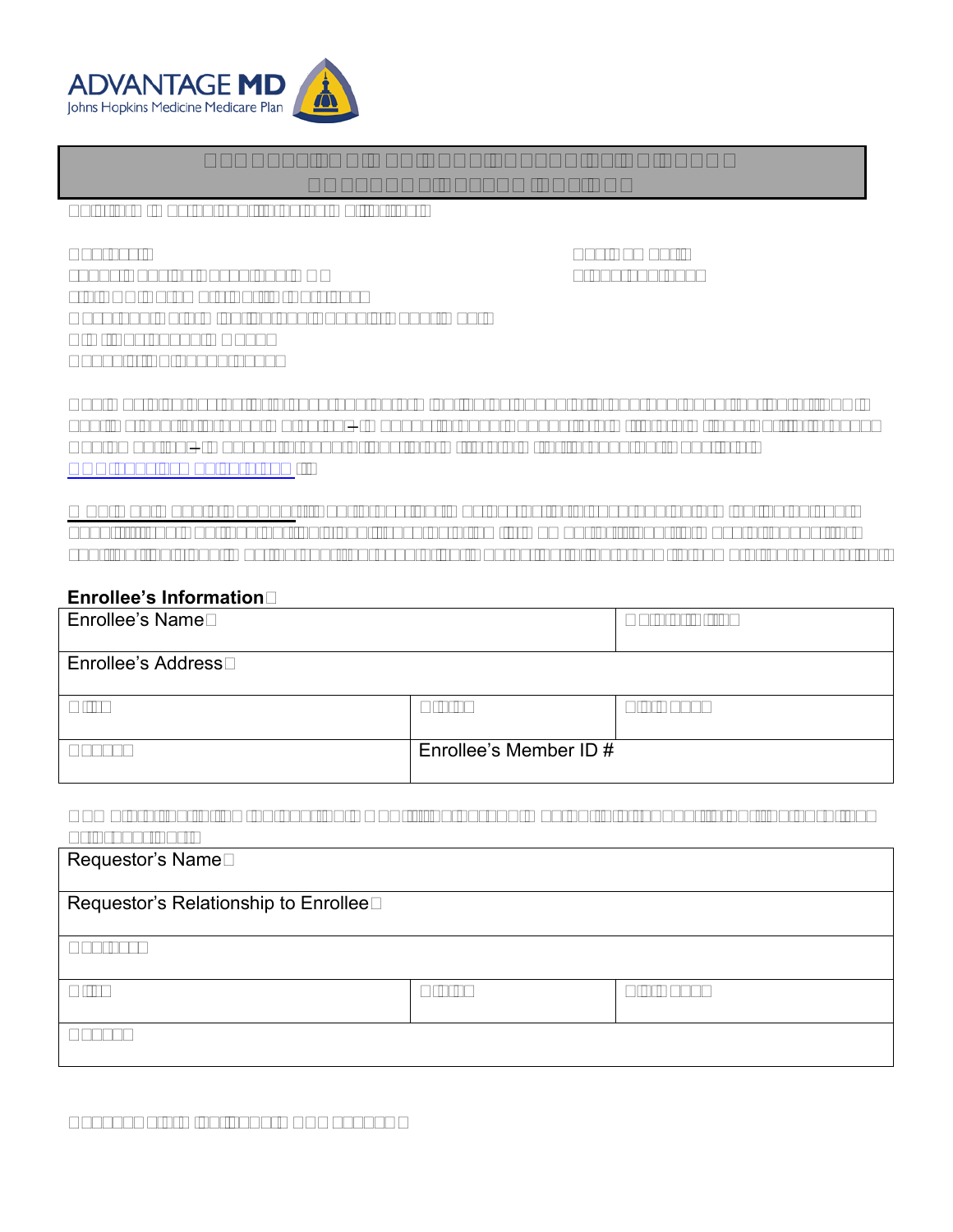### **Representation documentation for requests made by someone other than enrollee or the enrollee's prescriber:**

**Attach documentation showing the authority to represent the enrollee (a completed Authorization of Representation Form CMS-1696 or a written equivalent). For more information on appointing a representative, contact your plan or 1-800-Medicare, TTY: 1- 877-486-2048, 24 hours per day, 7 days a week.**

**Name of prescription drug you are requesting** (if known, include strength and quantity requested per month):

# **Type of Coverage Determination Request**

☐ I need a drug that is not on the plan's list of covered drugs (formulary exception).*\**

 $\Box$  I have been using a drug that was previously included on the plan's list of covered drugs, but is being removed or was removed from this list during the plan year (formulary exception).*\**

 $\Box$  I request prior authorization for the drug my prescriber has prescribed.\*

 $\Box$  I request an exception to the requirement that I try another drug before I get the drug my prescriber prescribed (formulary exception).\*

 $\Box$  I request an exception to the plan's limit on the number of pills (quantity limit) I can receive so that I can get the number of pills my prescriber prescribed (formulary exception).\*

 $\Box$  My drug plan charges a higher copayment for the drug my prescriber prescribed than it charges for another drug that treats my condition, and I want to pay the lower copayment (tiering exception).*\**

 $\Box$  I have been using a drug that was previously included on a lower copayment tier, but is being moved to or was moved to a higher copayment tier (tiering exception).*\**

 $\Box$  My drug plan charged me a higher copayment for a drug than it should have.

 $\Box$ I want to be reimbursed for a covered prescription drug that I paid for out of pocket.

**\*NOTE: If you are asking for a formulary or tiering exception, your prescriber MUST provide a statement supporting your request. Requests that are subject to prior authorization (or any other utilization management requirement), may require supporting information. Your prescriber may use the attached "Supporting Information for an Exception Request or Prior Authorization" to support your request.**

Additional information we should consider *(attach any supporting documents)*: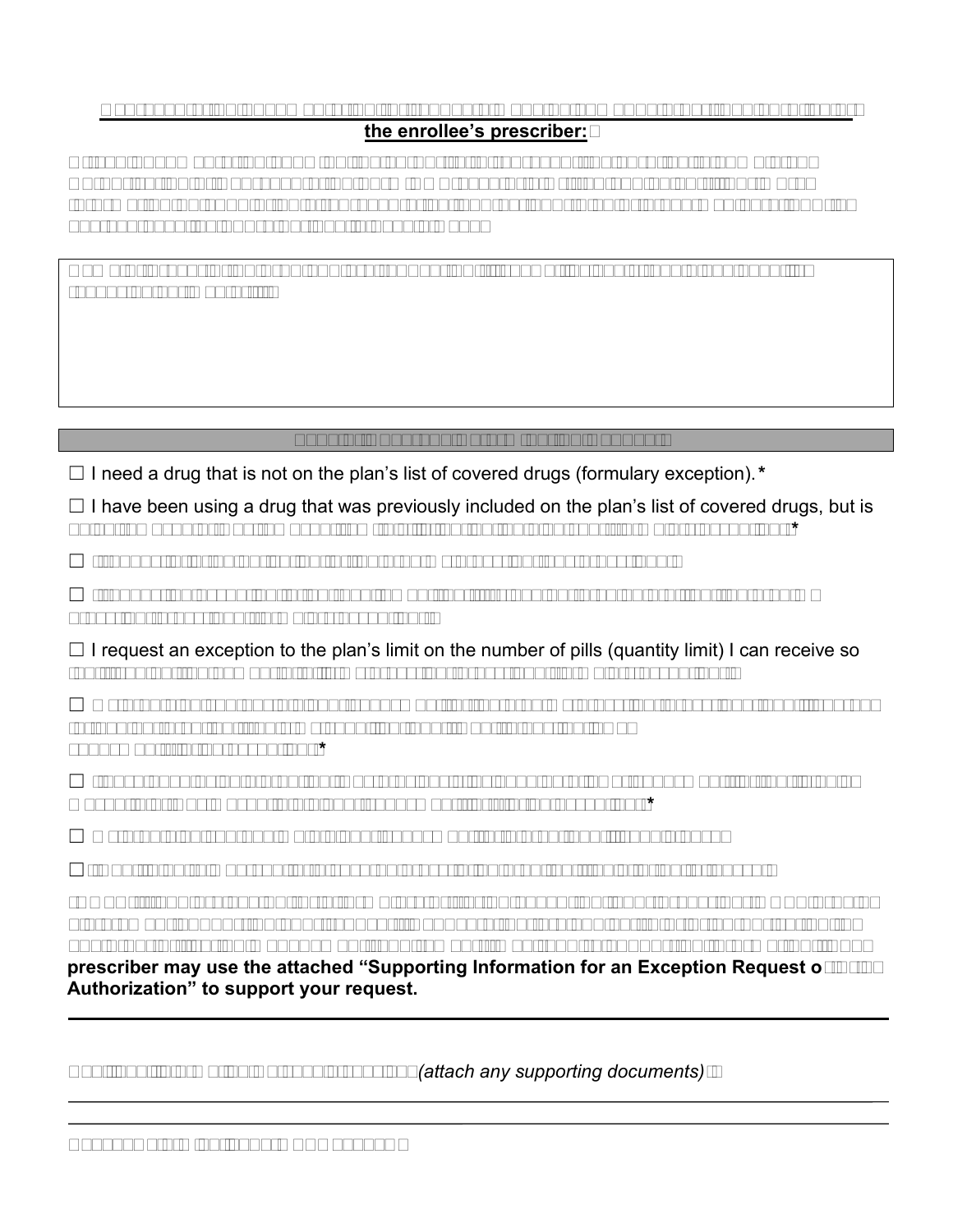## **Important Note: Expedited Decisions**

If you or your prescriber believe that waiting 72 hours for a standard decision could seriously harm your life, health, or ability to regain maximum function, you can ask for an expedited (fast) decision. If your prescriber indicates that waiting 72 hours could seriously harm your health, we will automatically give you a decision within 24 hours. If you do not obtain your prescriber's support for an expedited request, we will decide if your case requires a fast decision. You cannot request an expedited coverage determination if you are asking us to pay you back for a drug you already received.

## ☐**CHECK THIS BOX IF YOU BELIEVE YOU NEED A DECISION WITHIN 24 HOURS (if you have a supporting statement from your prescriber, attach it to this request).**

| Signature: | Date: |
|------------|-------|
|            |       |

## **Supporting Information for an Exception Request or Prior Authorization**

FORMULARY and TIERING EXCEPTION requests cannot be processed without a prescriber's supporting statement. PRIOR AUTHORIZATION requests may require supporting information.

☐**REQUEST FOR EXPEDITED REVIEW: By checking this box and signing below, I certify that applying the 72 hour standard review timeframe may seriously jeopardize the life or health of the enrollee or the enrollee's ability to regain maximum function.** 

| <b>Prescriber's Information</b>          |                                       |     |          |            |
|------------------------------------------|---------------------------------------|-----|----------|------------|
| Name                                     |                                       |     |          |            |
| <b>Address</b>                           |                                       |     |          |            |
| City                                     | <b>State</b>                          |     | Zip Code |            |
| <b>Office Phone</b>                      |                                       | Fax |          |            |
| Prescriber's Signature                   |                                       |     | Date     |            |
|                                          |                                       |     |          |            |
| <b>Diagnosis and Medical Information</b> |                                       |     |          |            |
| Medication:                              | Strength and Route of Administration: |     |          | Frequency: |

| Date Started:    | Expected Length of Therapy: | Quantity per 30 days |
|------------------|-----------------------------|----------------------|
| $\Box$ NEW START |                             |                      |
| Height/Weight:   | Drug Allergies:             |                      |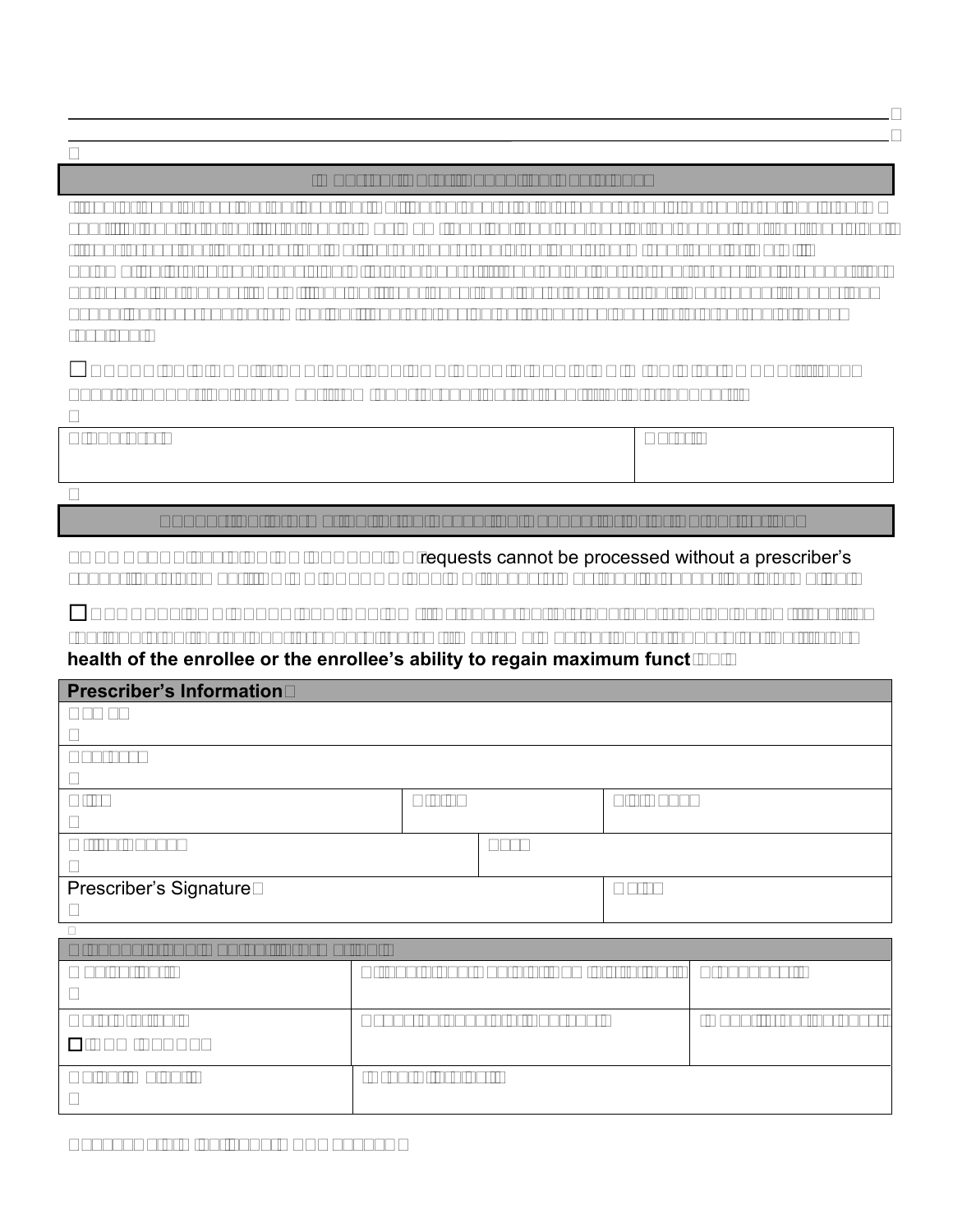| DIAGNOSIS - Please list all diagnoses being treated with the requested<br>drug and corresponding ICD-10 codes.<br>(If the condition being treated with the requested drug is a symptom e.g. anorexia, weight loss, shortness of<br>breath, chest pain, nausea, etc., provide the diagnosis causing the symptom(s) if known) | ICD-10 Code(s) |
|-----------------------------------------------------------------------------------------------------------------------------------------------------------------------------------------------------------------------------------------------------------------------------------------------------------------------------|----------------|
| <b>Other RELAVENT DIAGNOSES:</b>                                                                                                                                                                                                                                                                                            | ICD-10 Code(s) |

| <b>DRUG HISTORY:</b> (for treatment of the condition(s) requiring the requested drug)           |  |                                                                                                   |  |  |
|-------------------------------------------------------------------------------------------------|--|---------------------------------------------------------------------------------------------------|--|--|
| <b>DRUGS TRIED</b><br>(if quantity limit is an issue, list unit<br>dose/total daily dose tried) |  | DATES of Drug Trials   RESULTS of previous drug trials<br><b>FAILURE vs INTOLERANCE (explain)</b> |  |  |
|                                                                                                 |  |                                                                                                   |  |  |
|                                                                                                 |  |                                                                                                   |  |  |
|                                                                                                 |  |                                                                                                   |  |  |
|                                                                                                 |  |                                                                                                   |  |  |
| What is the enrollee's current drug regimen for the condition(s) requiring the requested drug?  |  |                                                                                                   |  |  |

Any **FDA NOTED CONTRAINDICATIONS** to the requested drug? ☐ **YES** ☐ **NO**

Any concern for a **DRUG INTERACTION** with the addition of the requested drug to the enrollee's current drug regimen? ☐ **YES** ☐ **NO**

If the answer to either of the questions noted above is yes, please 1) explain issue, 2) discuss the benefits vs potential risks despite the noted concern, and 3) monitoring plan to ensure safety

### **HIGH RISK MANAGEMENT OF DRUGS IN THE ELDERLY**

If the enrollee is over the age of 65, do you feel that the benefits of treatment with the requested drug outweigh the potential risks in this elderly patient? ☐ **YES** ☐ **NO**